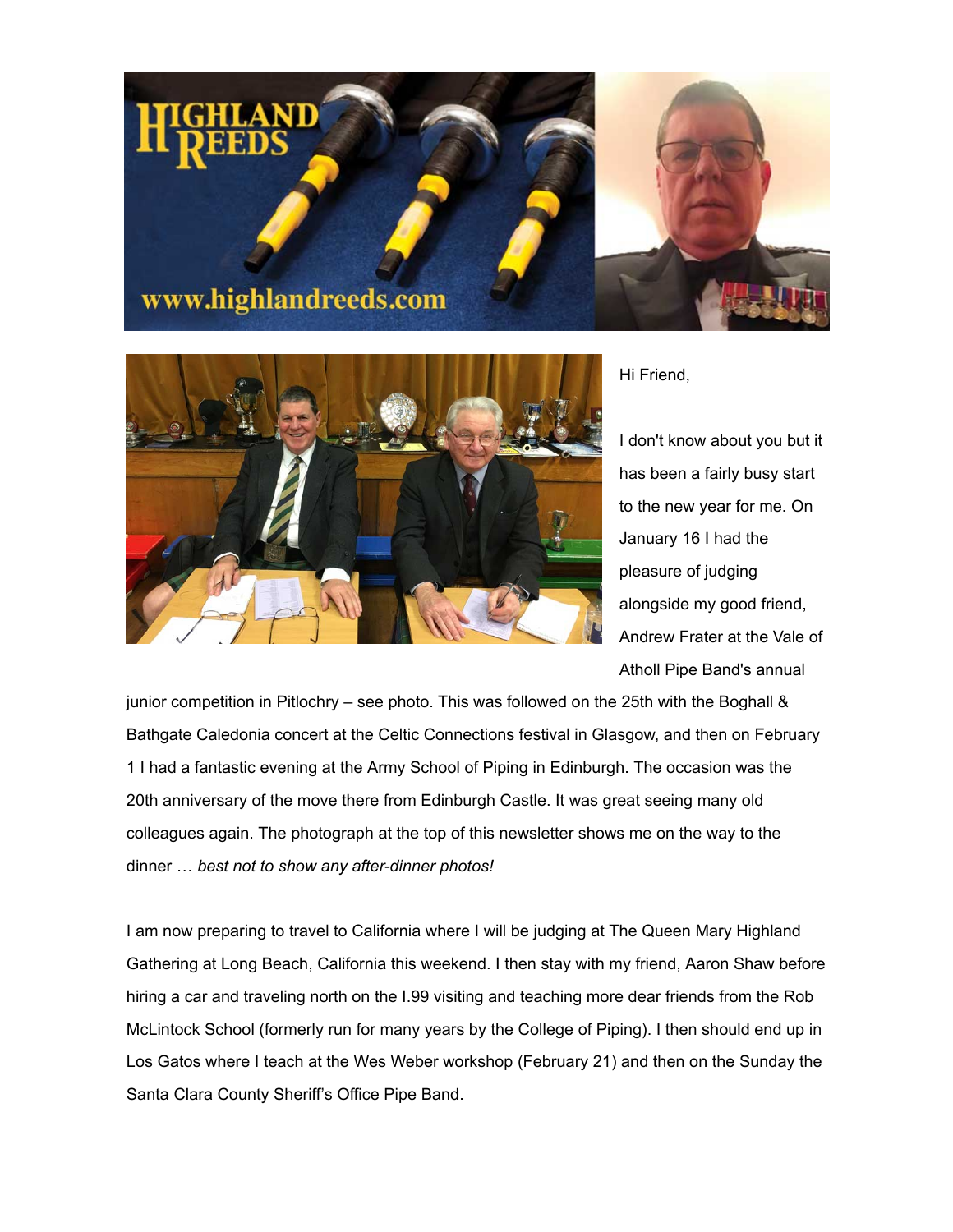Last month's newsletter resulted in quite a few you contacting me to discuss further my claim that there is no sound produced inside the bag. I now realise this was bold statement! It was – is – never is my intention to insult or disrespect anybody. I have the utmost respect for a lot of good people who will disagree with me. All I want to do is open a discussion on how the bagpipe really functions, scientifically. I am also interested in trying to find out and understand why many respectable pipers disagree with the statement and there are some good reasons for them believing so but it does not change my understanding of the principles involved. It must be my dyslexic brain that makes me so inquisitive.

There are a huge number of aspects to look at. For instance, the air pressure in the stocks is different to the air pressure inside the bag (Bernoulli's Equation). People **feel** vibrations on the drones or the chanter and confuse these vibrations with **sound**. (It is the sound wave that is perceived through the sense of touch) The 5 senses are Sight, Hearing, Smell, Touch and Taste. When you fell the vibrations and hear the sound you are using two senses and your brain then thinks it is more responsive/loud. There has been a lot of work and testing done on other woodwind instruments to explain this is not sound. I am currently getting my website revamped with the intention of posting all of my findings and evidence for scrutiny and, hopefully, open and constructive discussion.

I welcome all feedback. Over the years I have constantly striven to perfect all of my products and in doing so get pipers to think about sound, about harmonics, and about the overall importance of the drones for the clarity of chanter notes.

As ever, feel free to contact me with any aspects of my products. Email me at [bruce@highlandreeds.com](mailto:bruce@highlandreeds.com)

*If you own any of my products I would encourage you to register them via my [website](http://www.highlandreeds.com/). If you would like to buy any of my products, click on the blue button below which will take you to your local stockist.* 

[Click here to view worldwide stockists](http://www.highlandreeds.com/purchase/)

Enjoy your piping,